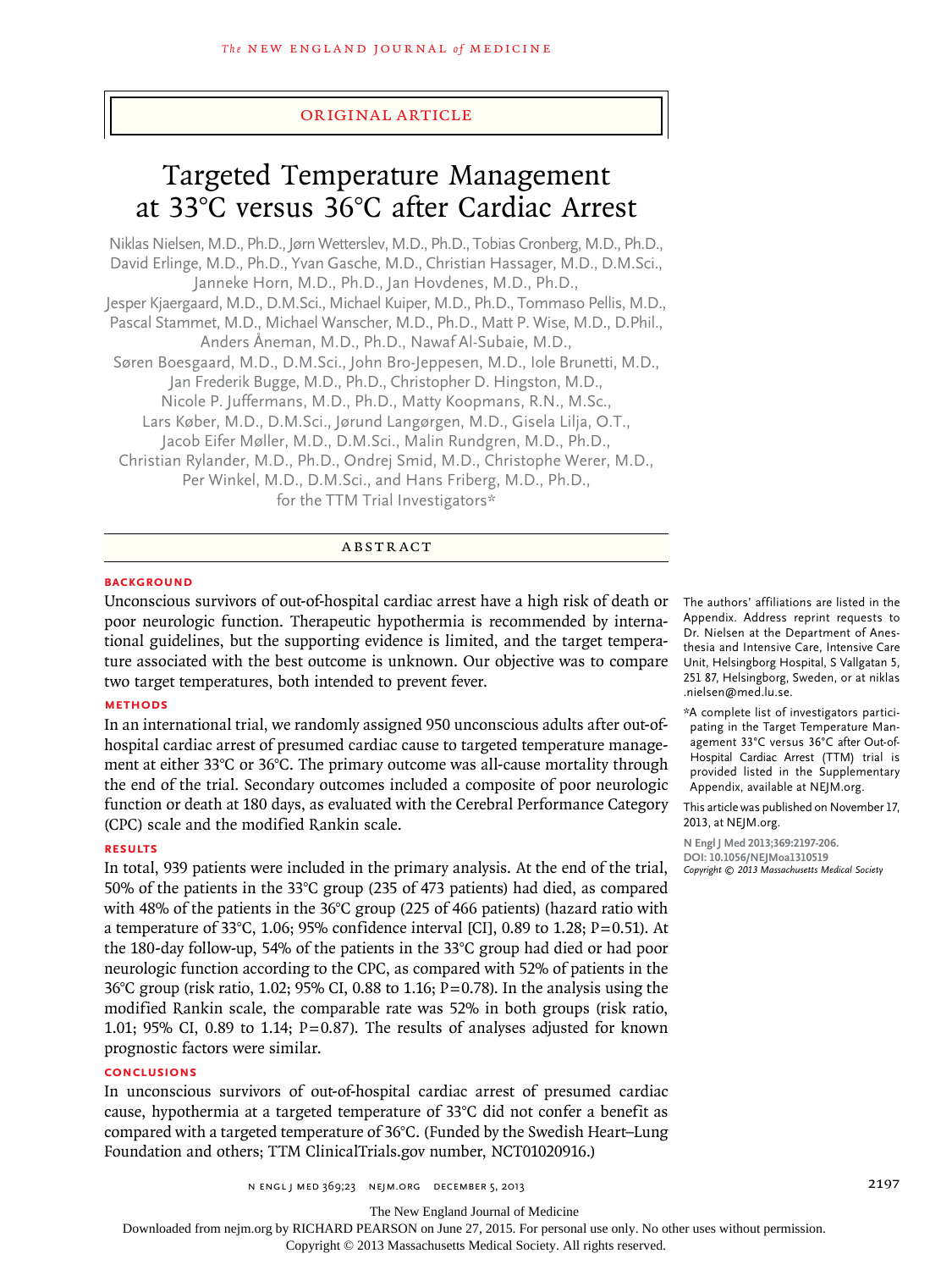NEONSCIOUS PATIENTS ADMITTED TO critical care units after out-of-hospital cardiac arrest are at high risk for death, and neurologic deficits are common among those critical care units after out-of-hospital cardiac arrest are at high risk for death, who survive.<sup>1</sup> Two previous trials, involving patients who remained unconscious after resuscitation from cardiac arrest (of presumed cardiac cause, with an initial shockable rhythm), compared therapeutic hypothermia (32°C to 34°C for 12 to 24 hours) with standard treatment. These trials showed a significant improvement in neurologic function<sup>2,3</sup> and survival<sup>3</sup> with therapeutic hypothermia.

Therapeutic hypothermia (also called targeted temperature management) is now recommended in international resuscitation guidelines, and its use has been extended to cardiac arrest of other causes and with other presenting rhythms as well as to the in-hospital setting.<sup>4</sup> Although a Cochrane review supports these guidelines, $5$  some investigators have suggested a need for additional trials to confirm or refute the current treatment strategy.6-8 Furthermore, one trial showed that fever developed in many patients in the standardtreatment group.3 It is therefore unclear whether the reported treatment effect was due to hypothermia or to the prevention of fever, which is associated with a poor outcome.<sup>9-11</sup> We conducted a trial to investigate the benefits and harms of two targeted temperature regimens, both intended to prevent fever, in a broader population of patients with cardiac arrest than previously studied.

# **METHODS**

### **Trial Design**

The Target Temperature Management 33°C versus 36°C after Out-of-Hospital Cardiac Arrest (TTM) trial was a randomized clinical trial recruiting patients in 36 intensive care units (ICUs) in Europe and Australia. The rationale for and design of the trial, as well as the statistical analysis plan, have been published previously.12,13 The protocol (available with the full text of this article at NEJM.org) was approved by the ethics committees in each participating country and institution. An independent data and safety monitoring committee reviewed the data and performed one prespecified, blinded interim analysis. The steering group (see the Supplementary Appendix, available at NEJM.org) vouches for the accuracy and completeness of the data and analysis and for the adherence of this report to the trial protocol.

## **Patients**

We consecutively screened patients 18 years of age or older who were unconscious (a score of <8 on the Glasgow Coma Scale [on which scores range from 3 to 15, with lower scores indicating reduced levels of consciousness]) on admission to the hospital after out-of-hospital cardiac arrest of presumed cardiac cause, irrespective of the initial rhythm. Eligible patients had more than 20 consecutive minutes of spontaneous circulation after resuscitation.<sup>14</sup> The main exclusion criteria were an interval from the return of spontaneous circulation to screening of more than 240 minutes, unwitnessed arrest with asystole as the initial rhythm, suspected or known acute intracranial hemorrhage or stroke, and a body temperature of less than 30°C. A full list of exclusion criteria is provided in the Supplementary Appendix. In accordance with national requirements and the principles of the Declaration of Helsinki, written informed consent was waived, delayed, or obtained from a legal surrogate, depending on the circumstances, and was obtained from each patient who regained mental capacity.<sup>15</sup>

## **Randomization and Trial Intervention**

After being screened for eligibility, patients were randomly assigned in a 1:1 ratio to targeted temperature management with a target body temperature of either 33°C or 36°C. Randomization was performed centrally with the use of a computergenerated assignment sequence. Intervention assignments were made in permuted blocks of varying size and were stratified according to site.

Health care professionals caring for the trial patients were aware of the intervention assignments because of inherent problems with blinding of body temperature. Physicians performing neurologic prognostication, assessors of neurologic follow-up and final outcome, study administrators, statisticians, and the authors were unaware of the intervention assignments. During the analysis phase, the intervention groups were identified only as 0 and 1, and the manuscript was written and approved by all the authors before the randomization code was broken.<sup>16</sup>

The intervention period of 36 hours commenced at the time of randomization. Sedation was mandated in both groups until the end of the intervention period. The goal was to achieve the assigned temperature as rapidly as possible with the use of ice-cold fluids, ice packs, and intravascular or surface temperature-management

The New England Journal of Medicine

Downloaded from nejm.org by RICHARD PEARSON on June 27, 2015. For personal use only. No other uses without permission.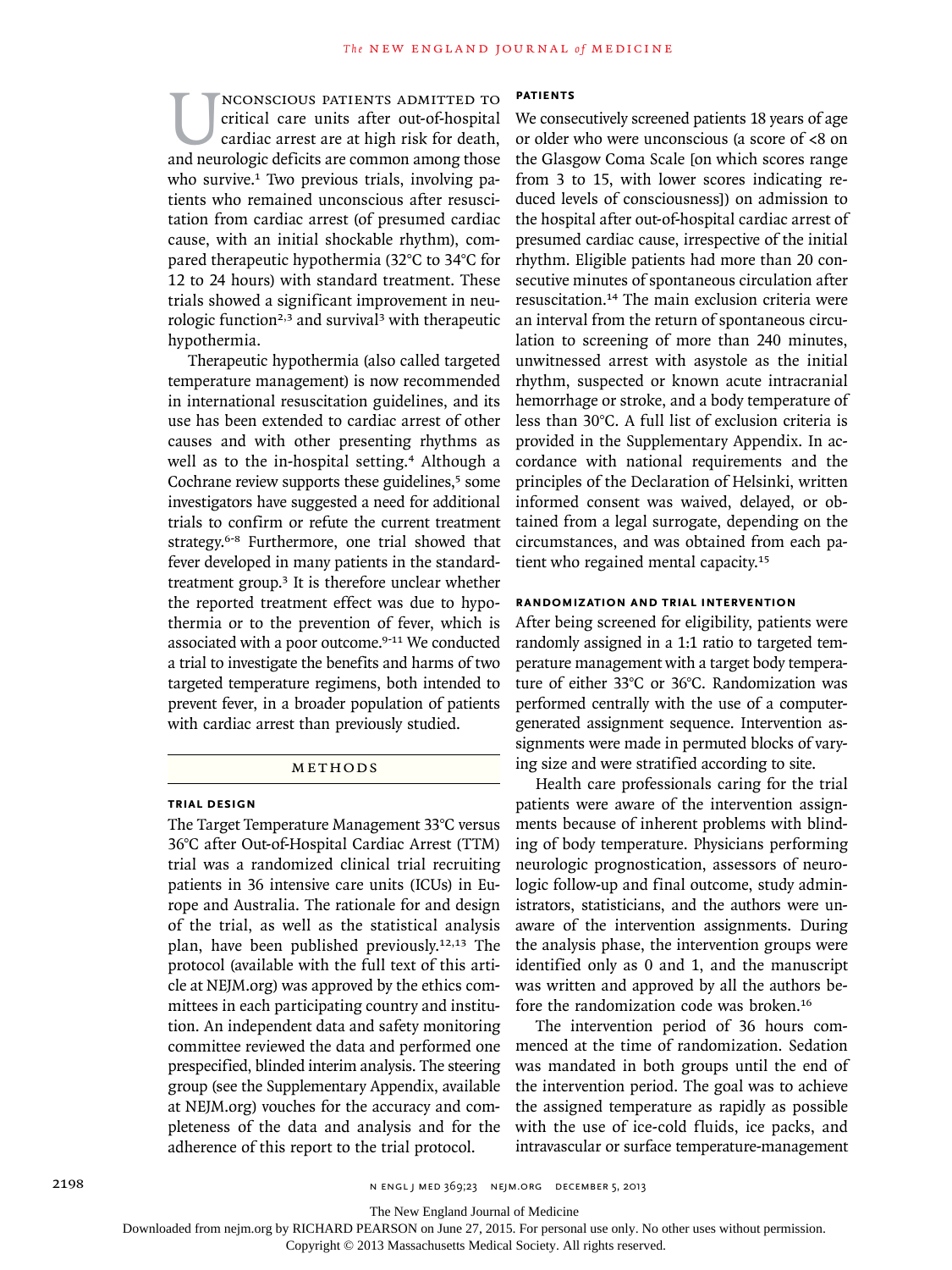the trial interventions, including the management of an initial body temperature below the assigned target, are provided in the Supplementary Appendix.

After 28 hours, gradual rewarming to 37°C in hourly increments of 0.5°C was commenced in both groups. At 36 hours, mandatory sedation was discontinued or tapered. After the intervention period, the intention was to maintain the body temperature for unconscious patients below 37.5°C until 72 hours after the cardiac arrest, with the use of fever-control measures at the discretion of the sites.

# **Neurologic Prognostication and Withdrawal of Life-Sustaining Therapies**

A physician who was unaware of the intervention assignments performed a neurologic evaluation 72 hours after the end of the intervention for patients who remained unconscious and issued a recommendation for the continuation or withdrawal of therapy. The trial protocol established prespecified criteria for withdrawal of life-sustaining therapy12 (see the Supplementary Appendix). All clinical decisions remained at the discretion of the treating team.

# **Follow-up and Outcomes**

All surviving patients were followed until 180 days after the enrollment of the last patient. The primary outcome was all-cause mortality through the end of the trial. The main secondary outcome was a composite of poor neurologic function or death, defined as a Cerebral Performance Category<sup>17,18</sup> (CPC) of 3 to 5 and a score of 4 to 6 on the modified Rankin scale,<sup>19,20</sup> at or around 180 days. The CPC scale ranges from 1 to 5, with 1 representing good cerebral performance or minor disability, 2 moderate disability, 3 severe disability, 4 coma or vegetative state, and 5 brain death. Scores on the modified Rankin scale range from 0 to 6, with 0 representing no symptoms, 1 no clinically significant disability, 2 slight disability, 3 moderate disability, 4 moderately severe disability, 5 severe disability, and 6 death. Mortality at 180 days and individual neurologic scores were also analyzed separately. Other secondary outcomes were the CPC at discharge from the ICU and from the hospital and the best (numerically lowest) reported CPC during the trial period. Predefined serious adverse events<sup>21</sup> were recorded up to day  $7$  in the ICU. Data collection and verification for all trial

devices at the discretion of the sites. Details of data and for the outcome measures are described in the Supplementary Appendix.

# **Statistical Analysis**

We estimated that a sample of 900 patients would provide 90% power to detect a 20% reduction in the hazard ratio for death in the 33°C group as compared with the 36°C group, at a two-sided alpha level of 0.05. Alternatively, to detect a relative risk reduction of 20%, with the assumption of a mortality of 44% in the 33°C group versus 55% in the 36°C group, a sample of 850 patients would be needed. On the basis of these assumptions, a sample of 950 patients was chosen, to allow for a loss to follow-up of 50 patients.

The principal trial analyses were performed in the modified intention-to-treat population, defined as all randomly assigned patients except those withdrawing consent for use of all trial data and those not fulfilling inclusion criteria and never receiving the intervention.22 Additional analyses were performed in the intention-to-treat population, which included all randomly assigned patients except those withdrawing consent, and in the per-protocol population, which excluded patients with one or more major protocol violations (listed in the Supplementary Appendix).

The Wilcoxon signed-rank test was used to compare distributions of continuous outcome measures. Kaplan–Meier survival curves were compared between the intervention groups with the use of the log-rank test. Relative risks were compared with the use of Cochran–Mantel– Haenszel statistics. Trends were assessed with the use of the Cochran–Armitage test. Logisticregression and Cox analyses were performed as appropriate, with adjustment for site and for five baseline variables: age, sex, presence or absence of shockable rhythm, presence or absence of circulatory shock on admission, and the time from cardiac arrest (or from the emergency call for unwitnessed cardiac arrests) to the return of spontaneous circulation. Odds ratios were converted to relative risks.<sup>23</sup> All primary analyses were adjusted for site.<sup>24</sup> Temperature data were analyzed with the use of a mixed model with repeated measures. The effect of time was modeled with the use of a polynomial; the use of compound symmetry and first-order autoregressive covariance structures was compared, and the better-fitting model was used. SAS software, version 9.3, and SPSS software, version 17.1, were used for all analyses. All tests were two-sided

The New England Journal of Medicine

Downloaded from nejm.org by RICHARD PEARSON on June 27, 2015. For personal use only. No other uses without permission.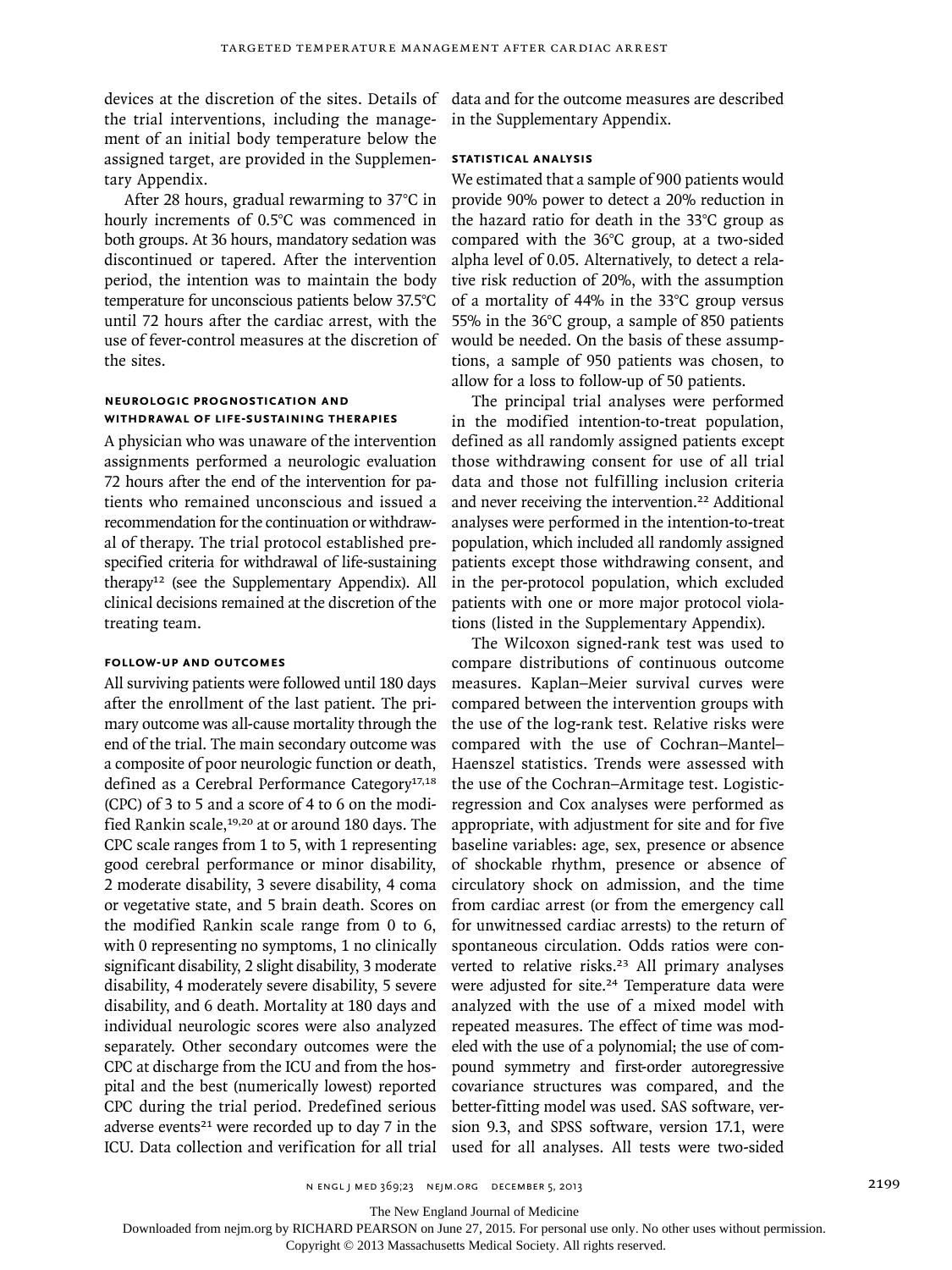| Table 1. Characteristics of the Modified Intention-to-Treat Population before Randomization.* |                           |                           |  |
|-----------------------------------------------------------------------------------------------|---------------------------|---------------------------|--|
| Characteristic                                                                                | 33°C Group<br>$(N = 473)$ | 36°C Group<br>$(N = 466)$ |  |
| Demographic characteristics                                                                   |                           |                           |  |
| $Age - yr$                                                                                    | $64 + 12$                 | $64 + 13$                 |  |
| Male sex - no. $(\%)$                                                                         | 393 (83)                  | 368 (79)                  |  |
| Medical history - no. (%)                                                                     |                           |                           |  |
| Chronic heart failure                                                                         | 32(7)                     | 29(6)                     |  |
| Previous AMI                                                                                  | 107(23)                   | 86 (18)                   |  |
| Ischemic heart disease                                                                        | 145(31)                   | 115(25)                   |  |
| Previous cardiac arrhythmia                                                                   | 87 (18)                   | 79 (17)                   |  |
| Arterial hypertension                                                                         | 193(41)                   | 181 (39)                  |  |
| Previous TIA or stroke                                                                        | 35(7)                     | 38(8)                     |  |
| Diabetes mellitus                                                                             | 61(13)                    | 80(17)                    |  |
| Asthma or COPD                                                                                | 48 (10)                   | 49 (11)                   |  |
| Previous percutaneous coronary intervention                                                   | 58 (12)                   | 50(11)                    |  |
| Previous coronary-artery bypass grafting                                                      | 47 (10)                   | 42 (9)                    |  |
| Characteristics of the cardiac arrest                                                         |                           |                           |  |
| Location of cardiac arrest - no. $(\%)\uparrow$                                               |                           |                           |  |
| Place of residence                                                                            | 245 (52)                  | 255 (55)                  |  |
| Public place                                                                                  | 197 (42)                  | 188 (40)                  |  |
| Other                                                                                         | 31(7)                     | 22(5)                     |  |
| Bystander witnessed cardiac arrest - no. (%)                                                  | 420 (89)                  | 418 (90)                  |  |
| Bystander performed CPR - no. (%)                                                             | 344 (73)                  | 339 (73)                  |  |
| First monitored rhythm - no. (%) +                                                            |                           |                           |  |
| Shockable rhythm                                                                              | 375 (79)                  | 377(81)                   |  |
| Ventricular fibrillation                                                                      | 349 (74)                  | 356 (77)                  |  |
| Nonperfusing ventricular tachycardia                                                          | 12(3)                     | 12(3)                     |  |
| Unknown rhythm but responsive to shock                                                        | 5(1)                      | 5(1)                      |  |
| Perfusing rhythm after bystander-initiated defibrillation                                     | 9(2)                      | 4(1)                      |  |
| Asystole                                                                                      | 59 (12)                   | 54 (12)                   |  |
| Pulseless electrical activity                                                                 | 37(8)                     | 28(6)                     |  |
| Unknown first rhythm, not responsive to shock or not shocked                                  | $2 (-0.5)$                | 6(1)                      |  |
| Time from cardiac arrest to event - min;                                                      |                           |                           |  |
| Start of basic life support                                                                   |                           |                           |  |
| Median                                                                                        | $\mathbf{1}$              | $\mathbf{1}$              |  |
| Interquartile range                                                                           | $0 - 2$                   | $0 - 2$                   |  |
| Start of advanced life support                                                                |                           |                           |  |
| Median                                                                                        | 10                        | 9                         |  |
| Interquartile range                                                                           | $6 - 13$                  | $5 - 13$                  |  |
| Return of spontaneous circulation                                                             |                           |                           |  |
| Median                                                                                        | 25                        | 25                        |  |
| Interquartile range                                                                           | $18 - 40$                 | $16 - 40$                 |  |

The New England Journal of Medicine

Downloaded from nejm.org by RICHARD PEARSON on June 27, 2015. For personal use only. No other uses without permission.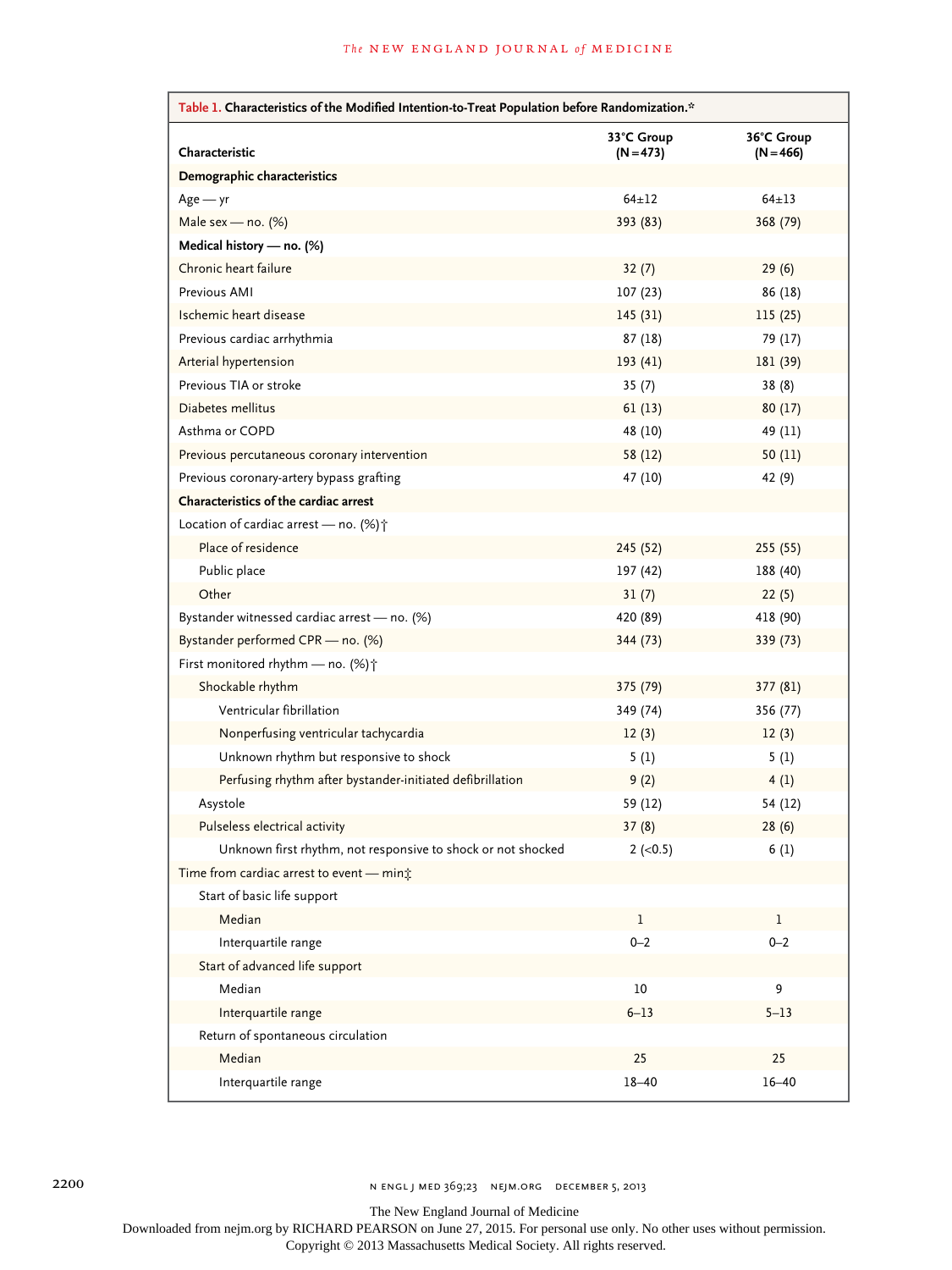| Table 1. (Continued.)                                |                          |                          |
|------------------------------------------------------|--------------------------|--------------------------|
| Characteristic                                       | 33°C Group ( $N = 473$ ) | 36°C Group ( $N = 466$ ) |
| Clinical characteristics on admission                |                          |                          |
| First measured body temperature $-$ °C               | $35.2 + 1.3$             | $35.3 + 1.1$             |
| Glasgow Coma Scale score                             |                          |                          |
| Median                                               | 3                        | 3                        |
| Interquartile range                                  | $3 - 4$                  | $3 - 4$                  |
| Corneal reflex present - no./total no. (%)           | 264/407 (65)             | 258/392 (66)             |
| Pupillary reflex present - no./total no. (%)         | 344/460 (75)             | 363/458 (79)             |
| Serum pH                                             | $7.2 + 0.2$              | $7.2 + 0.2$              |
| Serum lactate - mmol/liter                           | $6.7 + 4.5$              | $6.7 + 4.5$              |
| Circulatory shock — no. $(\%) \P$                    | 70 (15)                  | 67 (14)                  |
| ST-segment elevation myocardial infarction - no. (%) | 190(40)                  | 194 (42)                 |

\* Plus–minus values are means ±SD. P>0.05 for all comparisons. AMI denotes acute myocardial infarction, COPD chronic obstructive pulmonary disease, CPR cardiopulmonary resuscitation, and TIA transient ischemic attack.

† In the 36°C group, data for location of cardiac arrest and first monitored rhythm were missing for one patient.

‡ For unwitnessed arrests, intervals were calculated from the time of the emergency call.

§ Scores on the Glasgow Coma Scale range from 3 to 15, with lower scores indicating reduced levels of consciousness. The distribution of Glasgow Coma Scale motor scores is provided in Table S1 in the Supplementary Appendix. ¶Circulatory shock was defined as a systolic blood pressure of less than 90 mm Hg for more than 30 minutes or end-

organ hypoperfusion (cool extremities, a urine output of <30 ml per hour, and a heart rate of <60 beats per minute).

and adjusted for multiple comparisons. A P value the 33°C and 36°C groups, respectively. Temperaof 0.05 or less was considered to indicate statistical significance.

## **RESULTS**

### **Patients**

A total of 950 patients were enrolled between November 2010 and January 2013; of these patients, 476 were randomly assigned to the 33°C group and 474 to the 36°C group. The modified intention-to-treat population (the primary-analysis population) consisted of 473 patients assigned to 33°C and 466 assigned to 36°C (Fig. S1 in the Supplementary Appendix). The two groups had similar prerandomization characteristics (Table 1). Glasgow Coma Scale scores on admission, cardiovascular Sequential Organ Failure Assessment scores, and details of diagnostic procedures, interventions, and the use of health services are provided in Tables S1, S2, and S3, respectively, in the Supplementary Appendix.

# **Temperature Intervention**

The mean values of the initial recorded body

ture was managed with an intravascular cooling catheter in 24% of patients and with a surface cooling system in 76% of patients in both groups. The temperature curves are depicted in Figure 1 (P<0.001 for separation of the curves). Three patients in the 33°C group and four in the 36°C group did not receive the assigned intervention (Table S4 in the Supplementary Appendix). Sixteen patients assigned to the 33°C group were rewarmed before reaching the intended time point of 28 hours after randomization, at the discretion of the treating physician and as allowed by the protocol (Table S5 in the Supplementary Appendix). Additional information regarding shivering and fever is available in the Supplementary Appendix.

## **Withdrawal of Life-Sustaining Therapy**

temperature (tympanic) were 35.2°C and 35.3°C in Appendix). A protocol-defined approach to neu-During the first 7 days of hospitalization, lifesustaining therapy was withdrawn in 247 patients (132 in the 33°C group and 115 in the 36°C group). Reasons for withdrawal of life-sustaining therapy included brain death, multiorgan failure, and ethical concerns (Table S7 in the Supplementary

n ENGL J MED 369;23 NEJM.ORG DECEMBER 5, 2013 2201

The New England Journal of Medicine

Downloaded from nejm.org by RICHARD PEARSON on June 27, 2015. For personal use only. No other uses without permission.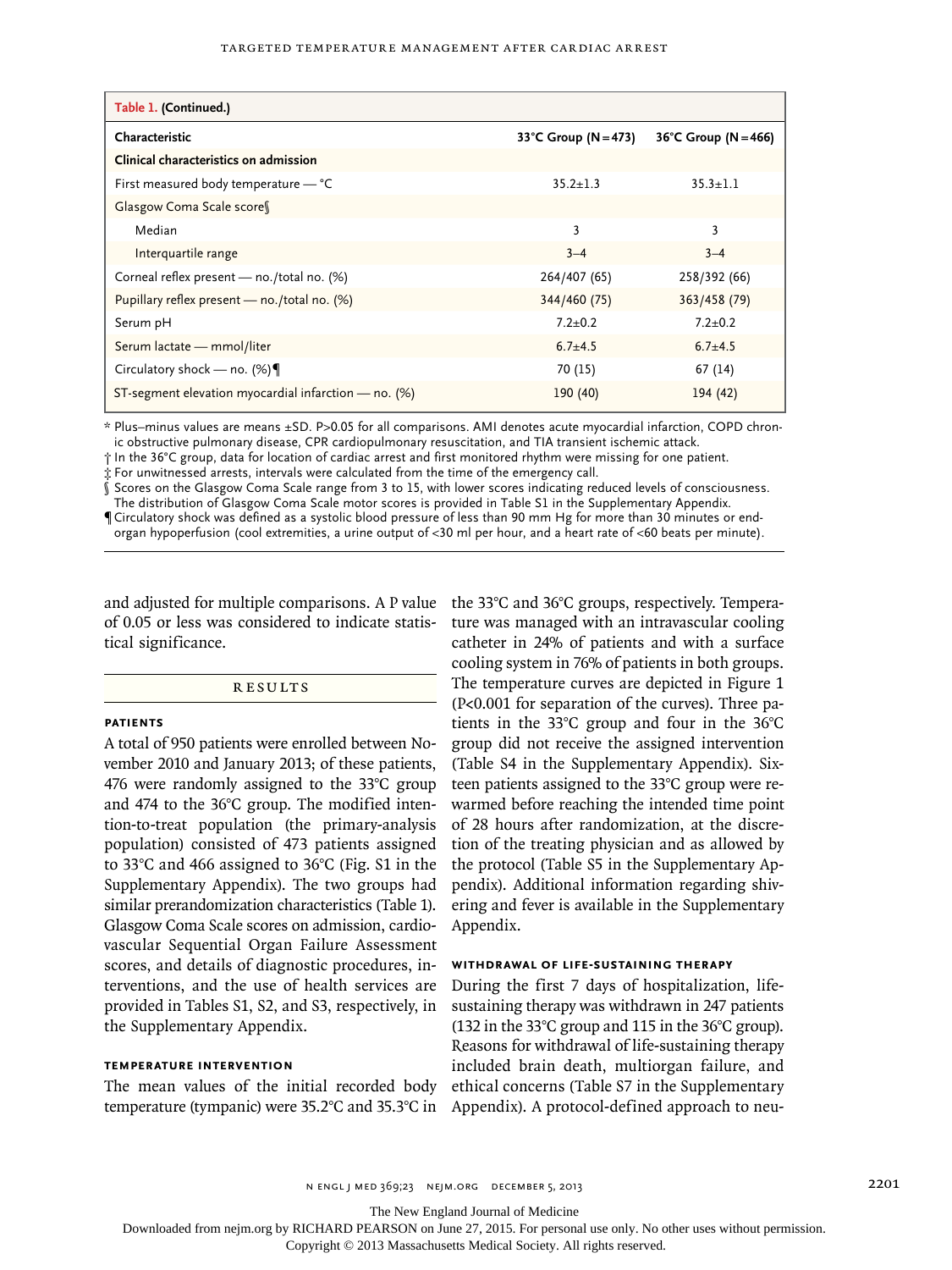

#### **Figure 1. Body Temperature during the Intervention Period.**

Shown are body-temperature curves in the 33°C and 36°C groups for the 860 patients in whom a bladder temperature was recorded. In the remaining 79 patients, the temperature was recorded with an intravascular or esophageal probe, with a similar temperature profile (data not shown). Rewarming was commenced at 28 hours after randomization. The temperature curves display the means, and the I bars indicate ±2 SD (95% of the observations are within the error bars).

| Table 2. Outcomes.                      |              |              |                                                   |         |
|-----------------------------------------|--------------|--------------|---------------------------------------------------|---------|
| Outcome                                 | 33°C Group   | 36°C Group   | <b>Hazard Ratio</b><br>or Risk Ratio<br>(95% CI)* | P Value |
| $no. /total no.$ (%)                    |              |              |                                                   |         |
| Primary outcome: deaths at end of trial | 235/473 (50) | 225/466 (48) | $1.06(0.89 - 1.28)$                               | 0.51    |
| Secondary outcomes                      |              |              |                                                   |         |
| Neurologic function at follow-up+       |              |              |                                                   |         |
| $CPC$ of $3-5$                          | 251/469 (54) | 242/464 (52) | $1.02(0.88 - 1.16)$                               | 0.78    |
| Modified Rankin scale score of 4-6      | 245/469 (52) | 239/464 (52) | $1.01(0.89 - 1.14)$                               | 0.87    |
| Deaths at 180 days                      | 226/473 (48) | 220/466 (47) | $1.01(0.87 - 1.15)$                               | 0.92    |

\* The hazard ratio is shown for the primary outcome, and risk ratios are shown for the secondary outcomes. CI denotes confidence interval.

† The neurologic follow-up was specified in the protocol to be performed at 180 days ±2 weeks, but the time to follow-up was in some cases several weeks longer for logistic reasons. The Cerebral Performance Category (CPC) scale ranges from 1 to 5, with 1 representing good cerebral performance or minor disability, 2 moderate cerebral disability (function is sufficient for independent activities of daily life), 3 severe cerebral disability, 4 coma or vegetative state, and 5 brain death. Scores on the modified Rankin scale range from 0 to 6, with 0 representing no symptoms, 1 no clinically significant disability despite some symptoms, 2 slight disability (patient is able to look after own affairs without assistance), 3 moderate disability (patient requires some help but is able to walk unassisted), 4 moderately severe disability (patient is unable to attend to own bodily needs), 5 severe disability (patient is bedridden), and 6 death.

The New England Journal of Medicine

Downloaded from nejm.org by RICHARD PEARSON on June 27, 2015. For personal use only. No other uses without permission.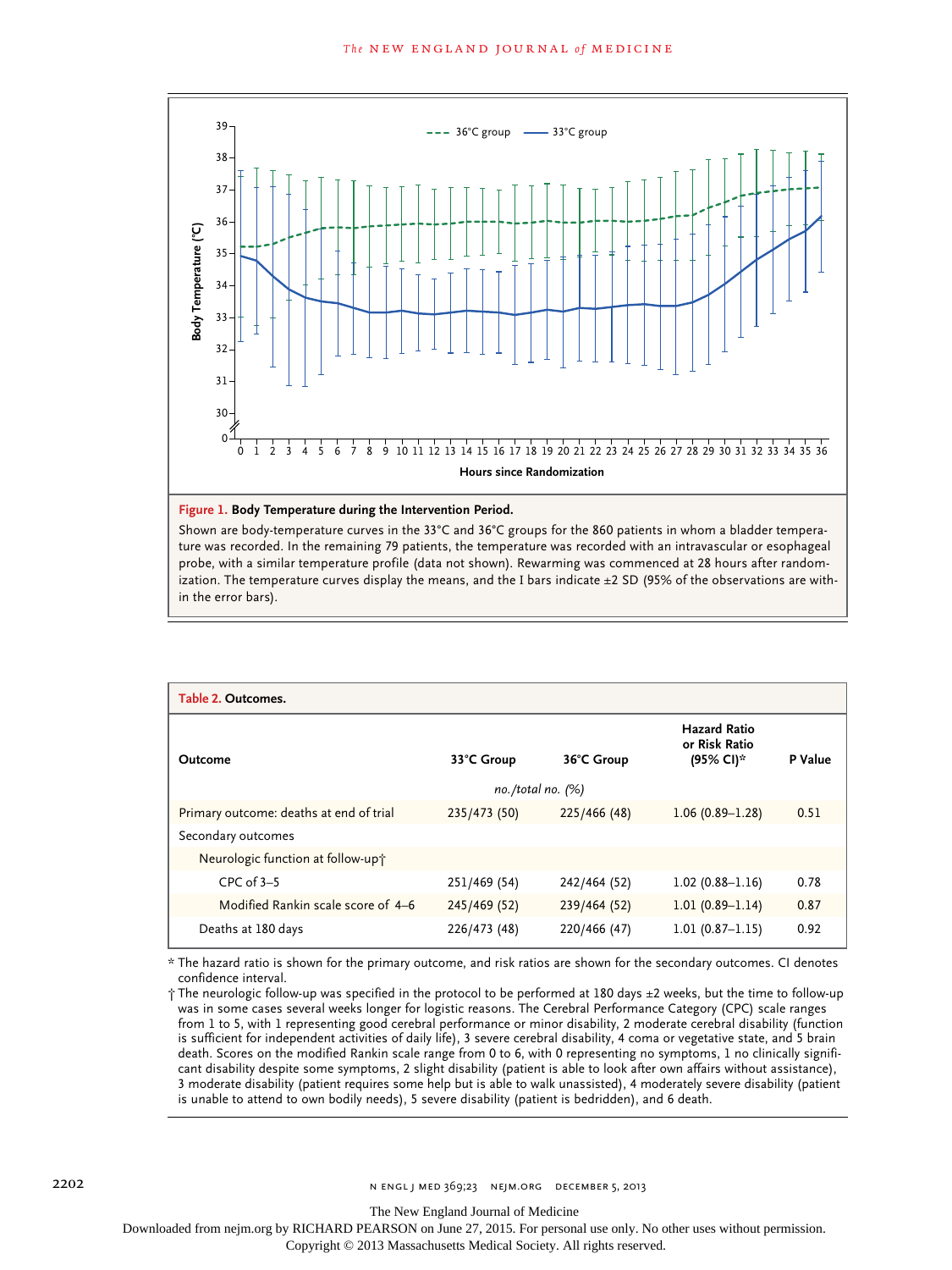rologic prognostication was used to make recommendations regarding the continuation or withdrawal of life-sustaining therapy (Table S8 in the Supplementary Appendix).

# **Follow-up and Outcomes**

Follow-up was obtained by means of a face-to-face interview with the patient (for 86% of patients), a structured telephone interview with the patient (6%), a telephone call to the patient or a relative (5%), or a telephone call to a proxy provider of information (i.e., a staff member of a nursing home or a general practitioner) (3%). The last follow-up assessment was performed on July 9, 2013. The mean period of follow-up for all patients was 256 days.

At the end of the trial, 235 of 473 patients in the 33°C group (50%) and 225 of 466 patients in the 36°C group (48%) had died (hazard ratio in the 33°C group, 1.06; 95% confidence interval [CI], 0.89 to 1.28;  $P = 0.51$ ) (Table 2 and Fig. 2). The groups did not differ significantly with respect to the composite outcome of death or poor neurologic function at 180 days with the use of either the CPC or the modified Rankin scale score (risk ratio for a CPC of 3 to 5 in the 33°C group, 1.02; 95% CI, 0.88 to 1.16; P=0.78; and risk ratio for a score of 4 to 6 on the modified Rankin scale in the 33°C group, 1.01; 95% CI, 0.89 to 1.14;  $P=0.87$ ) (Table 2). The neurologic scores on both scales are shown in Table 3 and in Table S9 in the Supplementary Appendix. There were no significant differences in the distribution of CPCs or modified Rankin scale scores between the two groups ( $P=0.85$  and  $P=0.67$  for trend, respectively). With the use of the best reported CPC during the trial (Table 3), the relative risk of death or poor neurologic function in the 33°C group was 1.04 (95% CI, 0.89 to 1.17; P=0.67).

Similar results were obtained in adjusted analyses and in the intention-to-treat and perprotocol populations (see the Supplementary Appendix, including Tables S10 and S11). The effect of the intervention was consistent across predefined subgroups (Fig. S2 in the Supplementary Appendix).

One or more serious adverse events occurred in 439 of 472 patients in the 33°C group (93%) as compared with 417 of 464 patients in the 36°C group (90%) (risk ratio, 1.03; 95% CI, 1.00 to 1.08; P=0.09). Hypokalemia was more frequent in the 33°C group (19%, vs. 13% in the 36°C group,



**Figure 2. Probability of Survival through the End of the Trial.**

Shown are Kaplan–Meier estimates of the probability of survival for patients assigned to a target temperature of either 33°C or 36°C and the number of patients at risk at each time point. The P value was calculated by means of Cox regression, with the effect of the intervention adjusted for the stratification variable of study site.

 $P=0.02$ ). For the full list of serious adverse events, see Table S12 in the Supplementary Appendix. The presumed causes of death as assessed by the trial investigators were similar in the two groups (Table S13 in the Supplementary Appendix).

### Discussion

In this international, multicenter, randomized trial, we compared a target body temperature of 33°C with one of 36°C in patients who had been resuscitated after out-of-hospital cardiac arrest of presumed cardiac cause. There were no significant differences between the two groups in overall mortality at the end of the trial or in the composite of poor neurologic function or death at 180 days. The results were consistent in six predefined subgroups. We did not find any harm

The New England Journal of Medicine

Downloaded from nejm.org by RICHARD PEARSON on June 27, 2015. For personal use only. No other uses without permission.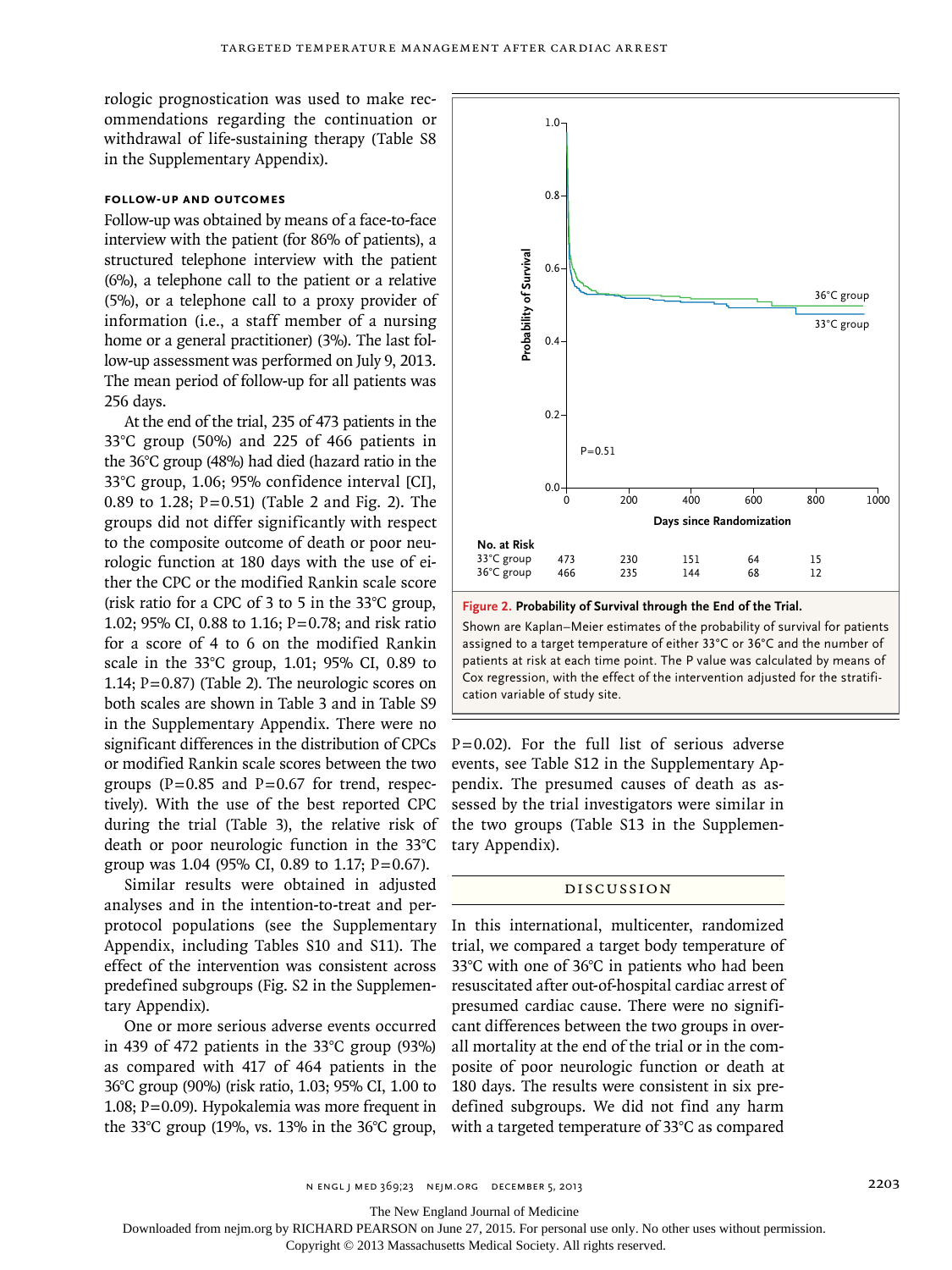| Table 3. Neurologic Scores.*                |            |            |  |  |
|---------------------------------------------|------------|------------|--|--|
| Variable                                    | 33°C Group | 36°C Group |  |  |
| CPC at follow-up;                           |            |            |  |  |
| Total no. of patients                       | 469        | 464        |  |  |
| Category - no. (%)                          |            |            |  |  |
| 1                                           | 195 (42)   | 183 (39)   |  |  |
| $\overline{2}$                              | 23(5)      | 39(8)      |  |  |
| 3                                           | 17(4)      | 20(4)      |  |  |
| $\overline{\mathbf{4}}$                     | 6(1)       | 2(0.5)     |  |  |
| 5                                           | 228 (49)   | 220 (47)   |  |  |
| P value for trend                           |            | 0.85       |  |  |
| Best, or lowest numerical, CPC during trial |            |            |  |  |
| Total no. of patients                       | 472        | 466        |  |  |
| Category - no. (%)                          |            |            |  |  |
| 1                                           | 209 (44)   | 205 (44)   |  |  |
| $\overline{2}$                              | 25(5)      | 41 (9)     |  |  |
| 3                                           | 37(8)      | 37(8)      |  |  |
| 4                                           | 201 (43)   | 183 (39)   |  |  |
| 5                                           | <b>NA</b>  | <b>NA</b>  |  |  |
| P value for trend                           |            | 0.89       |  |  |
| Modified Rankin scale score at follow-up;   |            |            |  |  |
| Total no. of patients                       | 469        | 464        |  |  |
| Score - $no.$ (%)                           |            |            |  |  |
| 0                                           | 88 (19)    | 89 (19)    |  |  |
| 1                                           | 69 (15)    | 83 (18)    |  |  |
| $\overline{2}$                              | 50 (11)    | 34 (7)     |  |  |
| 3                                           | 17(4)      | 19(4)      |  |  |
| 4                                           | 8(2)       | 11(2)      |  |  |
| 5                                           | 9(2)       | 8(2)       |  |  |
| 6                                           | 228 (49)   | 220 (47)   |  |  |
| P value for trend                           | 0.67       |            |  |  |

\* P values for trend were calculated with the use of the Cochran–Armitage test. NA denotes not applicable. † The neurologic follow-up was specified in the protocol to be at 180±14 days, but the time to follow-up was in

some cases several weeks longer for logistic reasons.

with 36°C. However, it is worth recognizing that for all outcomes, none of the point estimates were in the direction of a benefit for the 33°C group. On the basis of these results, decisions about which temperature to target after out-of-hospital cardiac arrest require careful consideration.

After publication of the seminal trials of therapeutic hypothermia after cardiac arrest,<sup>2,3</sup> this approach was recommended in international guidelines,4 despite arguments by some investigators that the evidence was weak, owing to the risk of bias and small samples.6,25 The subsequent debate has focused on two issues. The first issue is whether therapeutic hypothermia should be extended to patients outside the originally described populations.26-28 It may be reasoned that the potential benefits of temperature management on brain injury due to circulatory arrest would be the same irrespective of the cause of arrest. However, whole-body hypothermia influences all organ systems, and any potential benefit should be balanced against possible side effects.29 The population of patients with cardiac arrest is heterogeneous, and the potential risks and benefits of temperature intervention may not be the same across subgroups. The second issue is the most beneficial target temperature for therapeutic hypothermia.30 The recommended temperature of 32° to 34°C has been extrapolated from experiments in animals<sup>31,32</sup>; however, similar results have been observed with milder cooling.<sup>33</sup>

A difference between our trial and earlier trials<sup>2,3</sup> is that we did not allow the natural trajectory of temperature evolution in either group; we actively controlled the temperature during the intervention period and aimed to prevent fever during the first 3 days after cardiac arrest. We enrolled patients with out-of-hospital arrests of presumed cardiac cause, in line with enrollment in earlier trials, but our sample was larger and we had fewer exclusion criteria, with approximately 20% of participants having nonshockable rhythms. Other published studies involving patients with cardiac arrest who were admitted to the ICU have shown baseline characteristics and mortality that are in keeping with our findings, supporting the generalizability of our results.34-38

Our trial had several limitations. First, ICU staff members were aware of the assigned target temperature during the stay in the ICU. We aimed to minimize this problem by using robust outcomes and blinded outcome assessment. We also applied rigorous guidelines for neurologic prognostication and end-of-life decisions. Second, in one country, ethical approval required written consent from a legal surrogate before randomization, resulting in exclusion of a substantial proportion of eligible patients. Third, we do not have detailed data on the dose and type of sedation or the use of neuromuscular blocking agents. However, the sites were instructed to

2204 n engl j med 369;23 nejm.org december 5, 2013

The New England Journal of Medicine

Downloaded from nejm.org by RICHARD PEARSON on June 27, 2015. For personal use only. No other uses without permission.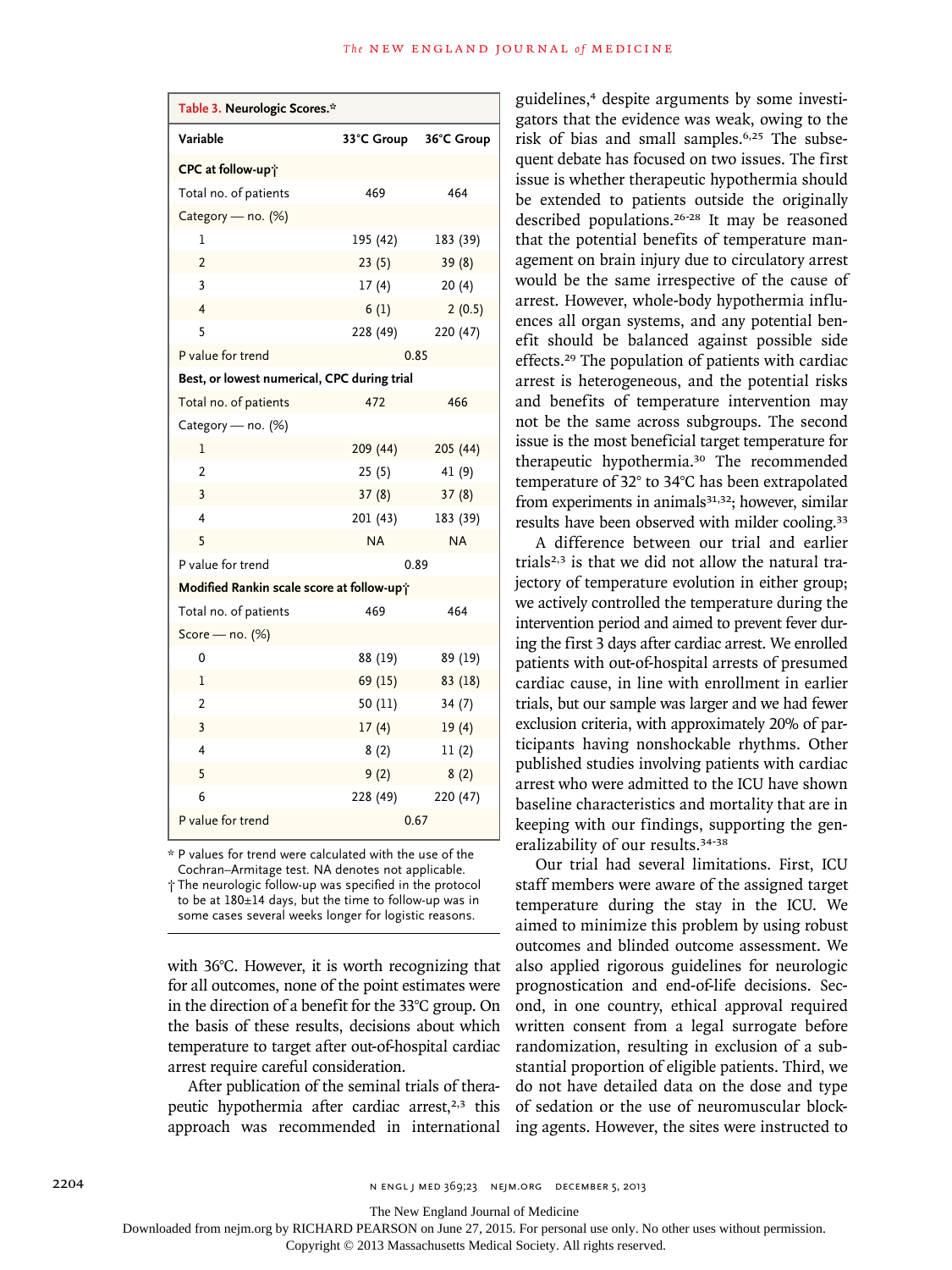treat the groups similarly, and surrogate markers (e.g., the presence of shivering and the number of days that sedation affected neurologic evaluation) did not differ between groups.

The mortality in both groups in our trial may be lower than that in the control group of the Hypothermia after Cardiac Arrest trial.<sup>3</sup> These two trials are not easily comparable with respect to study populations. Furthermore, prehospital and critical care management have changed during the past decade.36,39 Nevertheless, it is important to acknowledge that there may be a clinically relevant benefit of controlling the body temperature at 36°C, instead of allowing fever to develop in patients who have been resuscitated after cardiac arrest.<sup>9</sup>

In conclusion, our trial does not provide evidence that targeting a body temperature of 33°C confers any benefit for unconscious patients admitted to the hospital after out-of-hospital cardiac arrest, as compared with targeting a body temperature of 36°C.

Supported by independent research grants from the Swedish Heart–Lung Foundation, Arbetsmarknadens Försäkringsaktiebolag Insurance Foundation, Swedish Research Council, Region Skåne (Sweden), National Health Service (Sweden), Thelma Zoega Foundation, Krapperup Foundation, Thure Carlsson Foundation, Hans-Gabriel and Alice Trolle-Wachtmeister Foundation for Medical Research, Skåne University Hospital, TrygFonden (Denmark), and European Clinical Research Infrastructures Network.

Disclosure forms provided by the authors are available with the full text of this article at NEJM.org.

#### **Appendix**

The authors' affiliations are as follows: the Department of Anesthesiology and Intensive Care, Helsingborg Hospital, Helsingborg (N.N.), the Departments of Clinical Sciences (N.N., T.C., D.E., G.L., M.R., H.F.) and Cardiology (D.E.), Lund University, Lund, the Departments of Neurology (T.C), Anesthesiology and Intensive Care (M.R., H.F.), and Rehabilitation Medicine (G.L.), Skåne University Hospital, Lund, and the Department of Anesthesiology and Intensive Care, Sahlgrenska University Hospital, Gothenburg (C.R.) — all in Sweden; Copenhagen Trial Unit, Center of Clinical Intervention Research (J.W., P.W.), and the Departments of Cardiology (C.H., J.K., S.B., J.B.-J., L.K., J.E.M.) and Cardiothoracic Anesthesiology (M.W.), the Heart Center, Copenhagen University Hospital Rigshospitalet — both in Copenhagen; the Department of Anesthesiology, Pharmacology, and Intensive Care, Geneva University Hospital, Geneva (Y.G.); the Department of Intensive Care, Academic Medical Center, Amsterdam (J. Horn, N.P.J., M. Kuiper); the Department of Anesthesiology, Oslo University Hospital, Rikshospitalet, Oslo (J. Hovdenes, J.F.B.); the Department of Intensive Care, Medical Center Leeuwarden, Leeuwarden, the Netherlands (M. Kuiper, M. Koopmans); Intensive Care Unit, Santa Maria degli Angeli, Pordenone (T.P.), and the Department of Intensive Care, Istituto di Ricovero e Cura a Carattere Scientifico San Martino, Istituto Scientifico Tumori, University of Genoa, Genoa (I.B.) — both in Italy; the Department of Anesthesiology and Intensive Care, Centre Hospitalier de Luxembourg, Luxembourg (P.S., C.W.); Adult Critical Care, University Hospital of Wales, Cardiff, United Kingdom (M.P.W., C.D.H.); the Department of Intensive Care, Liverpool Hospital, Sydney (A.Å.); the Department of Intensive Care, St. George's Hospital, London (N.A.-S.); the Department of Heart Diseases, Haukeland University Hospital, Bergen, Norway (J.L.); and 2nd Department of Internal Medicine, Cardiology and Angiology, General University Hospital in Prague, Prague, Czech Republic (O.S.).

#### **References**

**1.** Moulaert VR, Verbunt JA, van Heugten CM, Wade DT. Cognitive impairments in survivors of out-of-hospital cardiac arrest: a systematic review. Resuscitation 2009;80:297-305.

**2.** Bernard SA, Gray TW, Buist MD, et al. Treatment of comatose survivors of out-ofhospital cardiac arrest with induced hypothermia. N Engl J Med 2002;346:557-63.

**3.** The Hypothermia after Cardiac Arrest Study Group. Mild therapeutic hypothermia to improve the neurologic outcome after cardiac arrest. N Engl J Med 2002; 346:549-56. [Erratum, N Engl J Med 2002; 346:1756.]

**4.** Peberdy MA, Callaway CW, Neumar RW, et al. Post-cardiac arrest care: 2010 American Heart Association guidelines for cardiopulmonary resuscitation and emergency cardiovascular care. Circulation 2010; 122:Suppl 3:S768-S786. [Errata, Circulation 2011;123(6):e237, 124(15):e403.]

**5.** Arrich J, Holzer M, Havel C, Müllner M, Herkner H. Hypothermia for neuroprotection in adults after cardiopulmonary resuscitation. Cochrane Database Syst Rev 2012;9:CD004128.

**6.** Nielsen N, Friberg H, Gluud C, Herlitz J, Wetterslev J. Hypothermia after cardiac arrest should be further evaluated — a systematic review of randomised trials with meta-analysis and trial sequential analysis. Int J Cardiol 2010.

**7.** Fisher GC. Hypothermia after cardiac arrest: feasible but is it therapeutic? Anaesthesia 2008;63:885-6.

**8.** Moran JL, Solomon PJ. Therapeutic hypothermia after cardiac arrest — once again. Crit Care Resusc 2006;8:151-4.

**9.** Zeiner A, Holzer M, Sterz F, et al. Hyperthermia after cardiac arrest is associated with an unfavorable neurologic outcome. Arch Intern Med 2001;161:2007-12. **10.** Bro-Jeppesen J, Hassager C, Wanscher M, et al. Post-hypothermia fever is associated with increased mortality after out-ofhospital cardiac arrest. Resuscitation 2013 August 2 (Epub ahead of print).

**11.** Leary M, Grossestreuer AV, Iannacone S, et al. Pyrexia and neurologic outcomes after therapeutic hypothermia for cardiac arrest. Resuscitation 2013;84:1056-61.

**12.** Nielsen N, Wetterslev J, al-Subaie N, et al. Target temperature management after out-of-hospital cardiac arrest — a randomized, parallel-group, assessor-blinded clinical trial — rationale and design. Am Heart J 2012;163:541-8.

**13.** Nielsen N, Winkel P, Cronberg T, et al. Detailed statistical analysis plan for the target temperature management after out-of-hospital cardiac arrest trial. Trials 2013;14:300.

**14.** Jacobs I, Nadkarni V, Bahr J, et al. Cardiac arrest and cardiopulmonary resuscitation outcome reports: update and simplification of the Utstein templates for resuscitation registries: a statement for healthcare professionals from a task force of the International Liaison Committee on Resuscitation (American Heart Association, European Resuscitation Council, Australian Resuscitation Council, New Zealand Resuscitation Council, Heart and Stroke Foundation of Canada, InterAmerican Heart Foundation, Resuscitation Councils of Southern Africa). Circulation 2004; 110:3385-97.

**15.** World Medical Association. WMA Declaration of Helsinki — ethical principles for medical research involving hu-

n engl j med 369;23 nejm.org december 5, 2013 2205

The New England Journal of Medicine

Downloaded from nejm.org by RICHARD PEARSON on June 27, 2015. For personal use only. No other uses without permission.